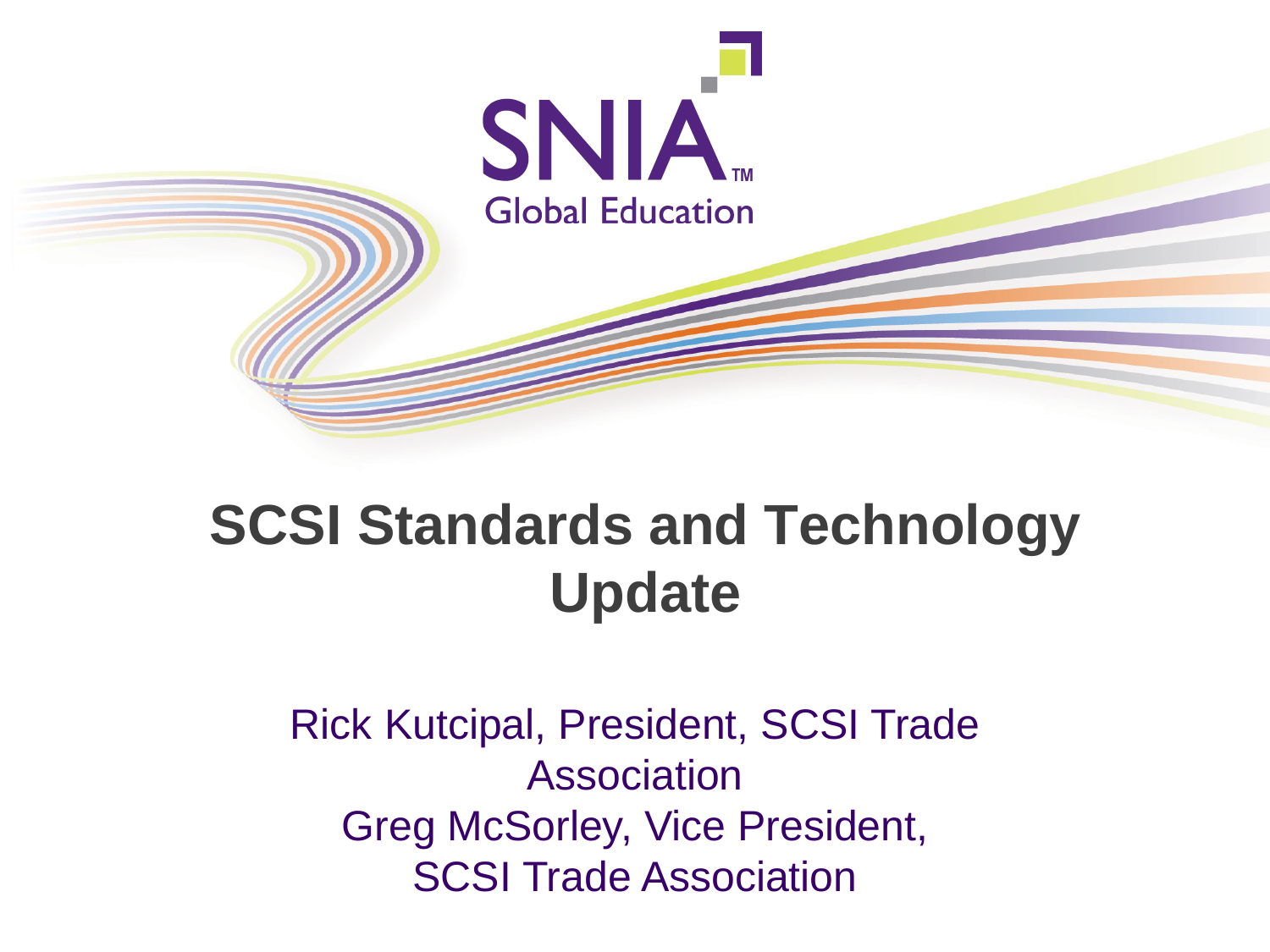



- The material contained in this tutorial is copyrighted by the SNIA unless otherwise noted.
- Member companies and individual members may use this material in presentations and literature under the following conditions:
	- Any slide or slides used must be reproduced in their entirety without modification
	- The SNIA must be acknowledged as the source of any material used in the body of any document containing material from these presentations.
- $\rightarrow$  This presentation is a project of the SNIA Education Committee.
- Neither the author nor the presenter is an attorney and nothing in this presentation is intended to be, or should be construed as legal advice or an opinion of counsel. If you need legal advice or a legal opinion please contact your attorney.
- ◆ The information presented herein represents the author's personal opinion and current understanding of the relevant issues involved. The author, the presenter, and the SNIA do not assume any responsibility or liability for damages arising out of any reliance on or use of this information.

### NO WARRANTIES, EXPRESS OR IMPLIED. USE AT YOUR OWN RISK.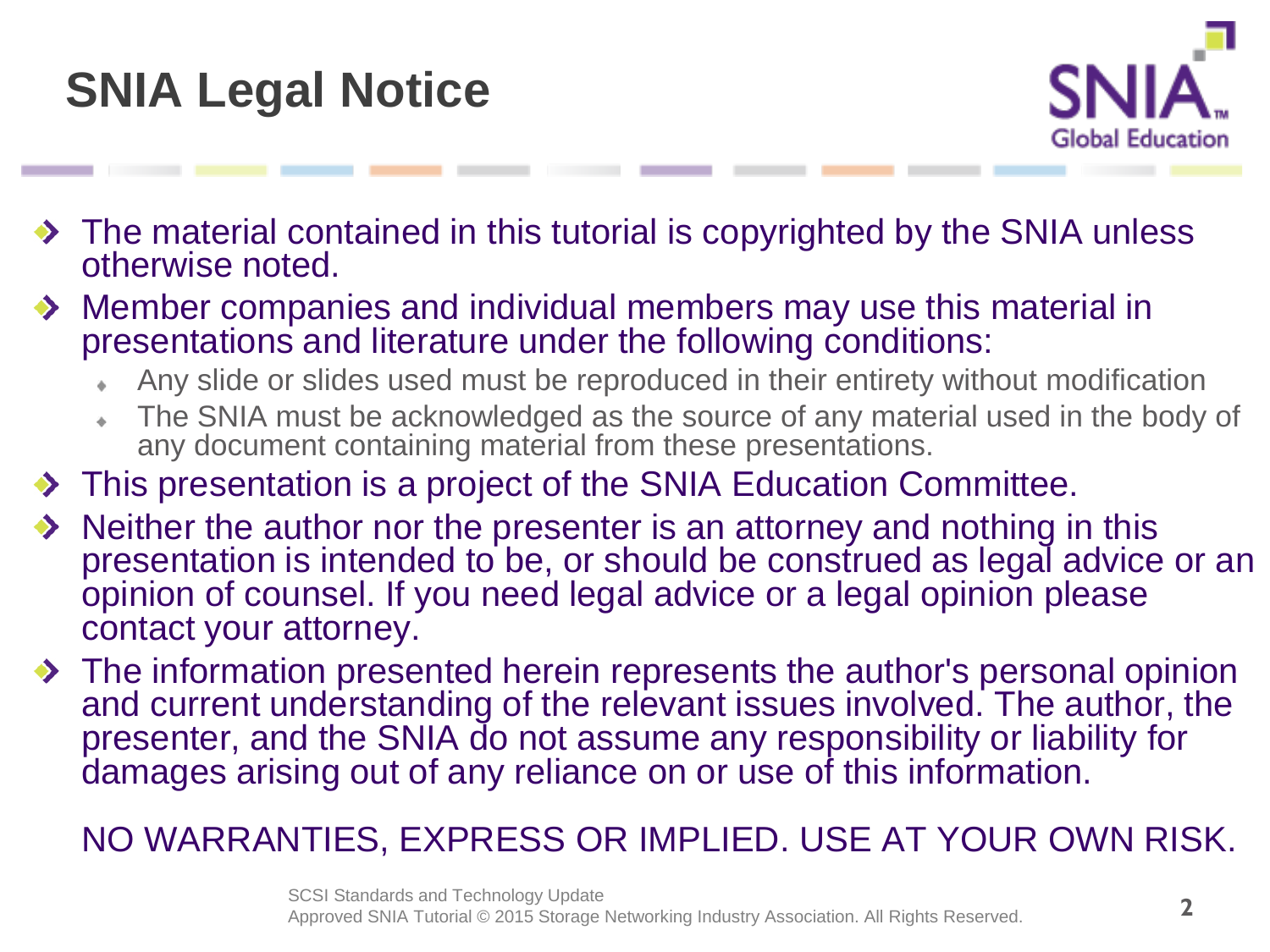

### SCSI Standards and Technology Update

SCSI continues to be the backbone of enterprise storage deployments and continues to rapidly evolve by adding new features, capabilities, and performance enhancements. This presentation includes an up-to-the-minute recap of the latest additions to the SAS standard and roadmaps, the status of 12Gb/s SAS deployment, advanced connectivity solutions, MultiLink SAS<sup>™</sup>, and 24Gb/s SAS development. Presenters will also provide updates on new SCSI features such as Storage Intelligence and Zoned Block Commands (ZBC) for shingled magnetic recording.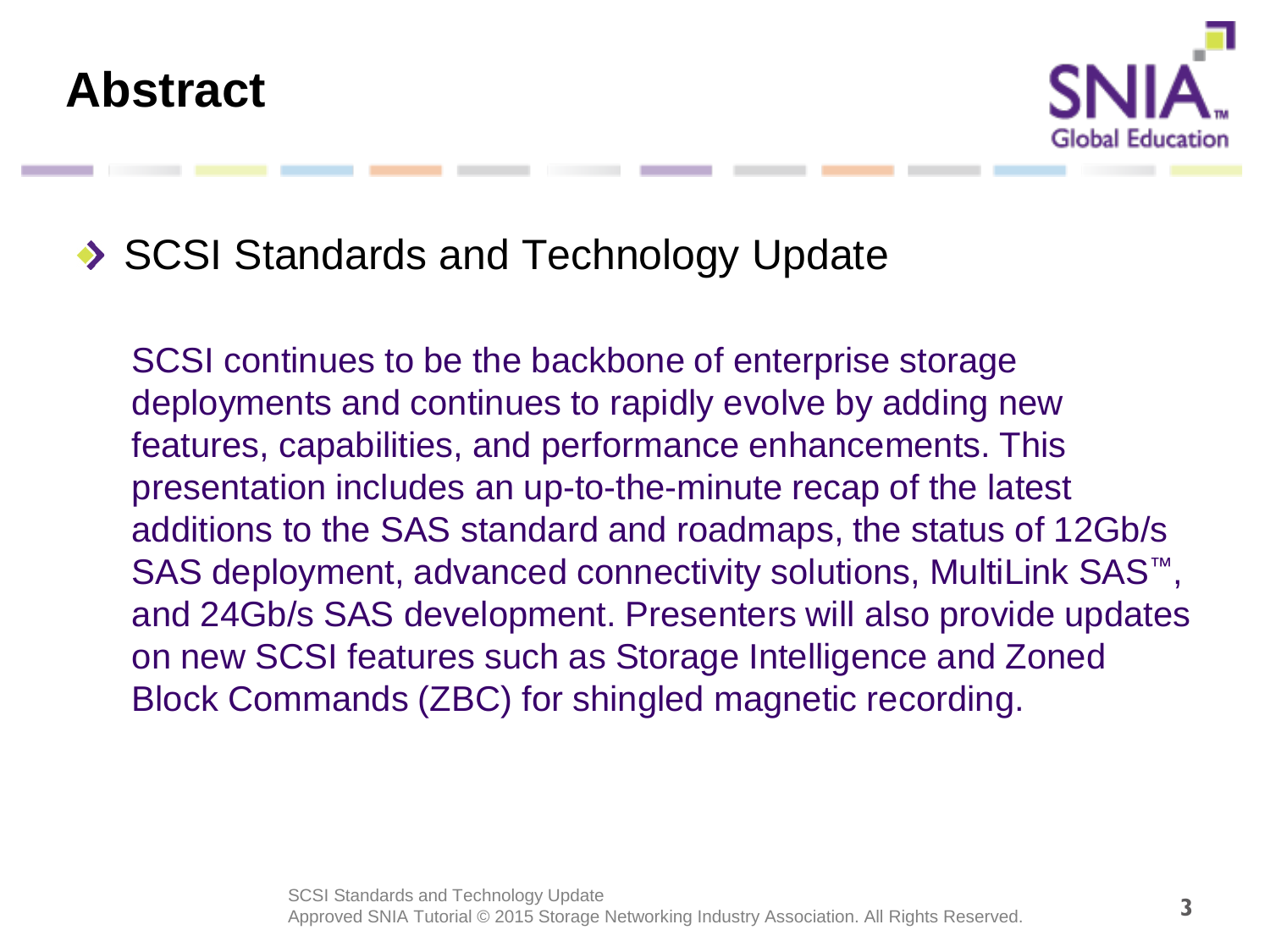# **SCSI Standards and Technology Update**

- ◆ 12Gb/s SAS
- ◆ New SCSI Features
- ◆ Advanced Connectivity
- ◆ MultiLink SAS<sup>™</sup> and U.2
- $\rightarrow$  24Gb/s SAS



SN

**Global Education** 

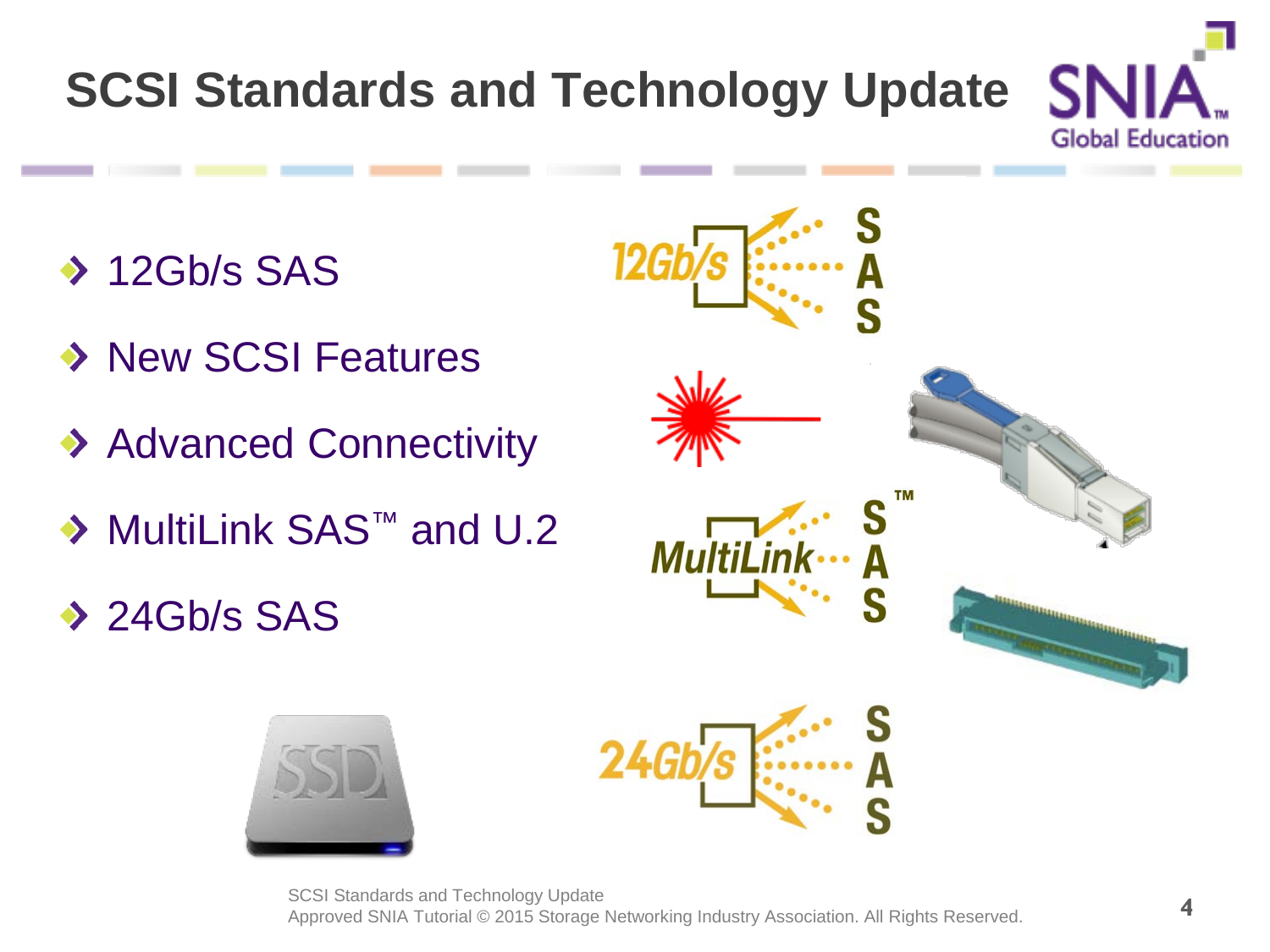# **SAS Spans the Storage Spectrum**



### **SAS Fabrics Direct Attach Storage External Storage HDD/SSD**





• **SAS Expanders** • **SAS Switches** • **Port Multiplexers**

\*ROC = RAID on a Chip HBA = Host Bus Adapter



- **Controllers/ROCs/HBAs\***
- **SDS HBAs**
- **Expanders**
- **Storage Blades**





- **NAS/SAN Heads**
- **Native SAS Connect**
- **Controllers/ROCs/HBAs\***
- **Expanders**
- **SAS/SATA Bridges**
- **SAS SSDs**
- **SATA SSDs**
- **SAS HDDs**
- **SATA HDDs**
- **Near-Line SAS HDDs**

### *SAS is the Universal Storage Interface*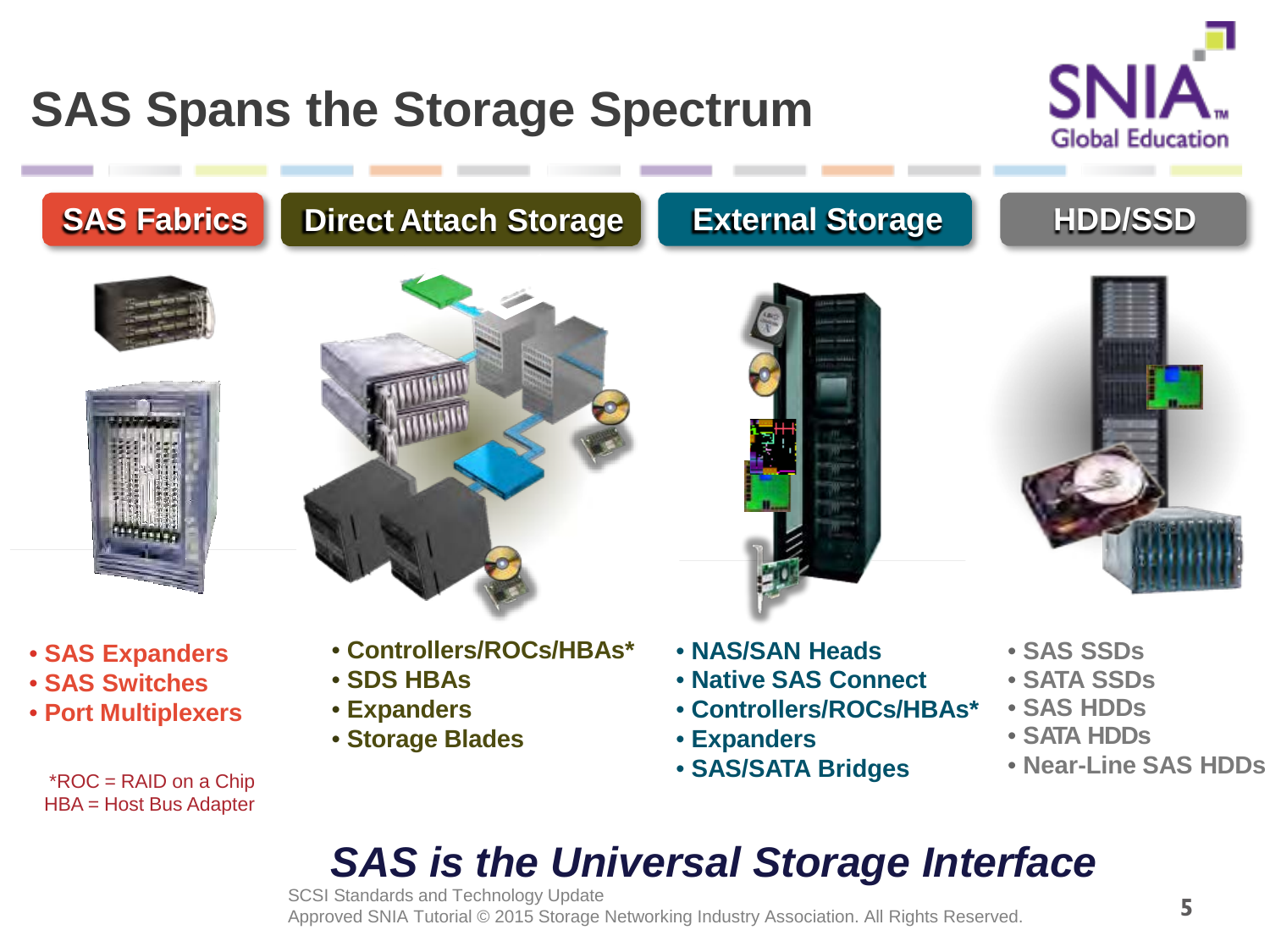

**Source: SCSI Trade Association – Aug 2015**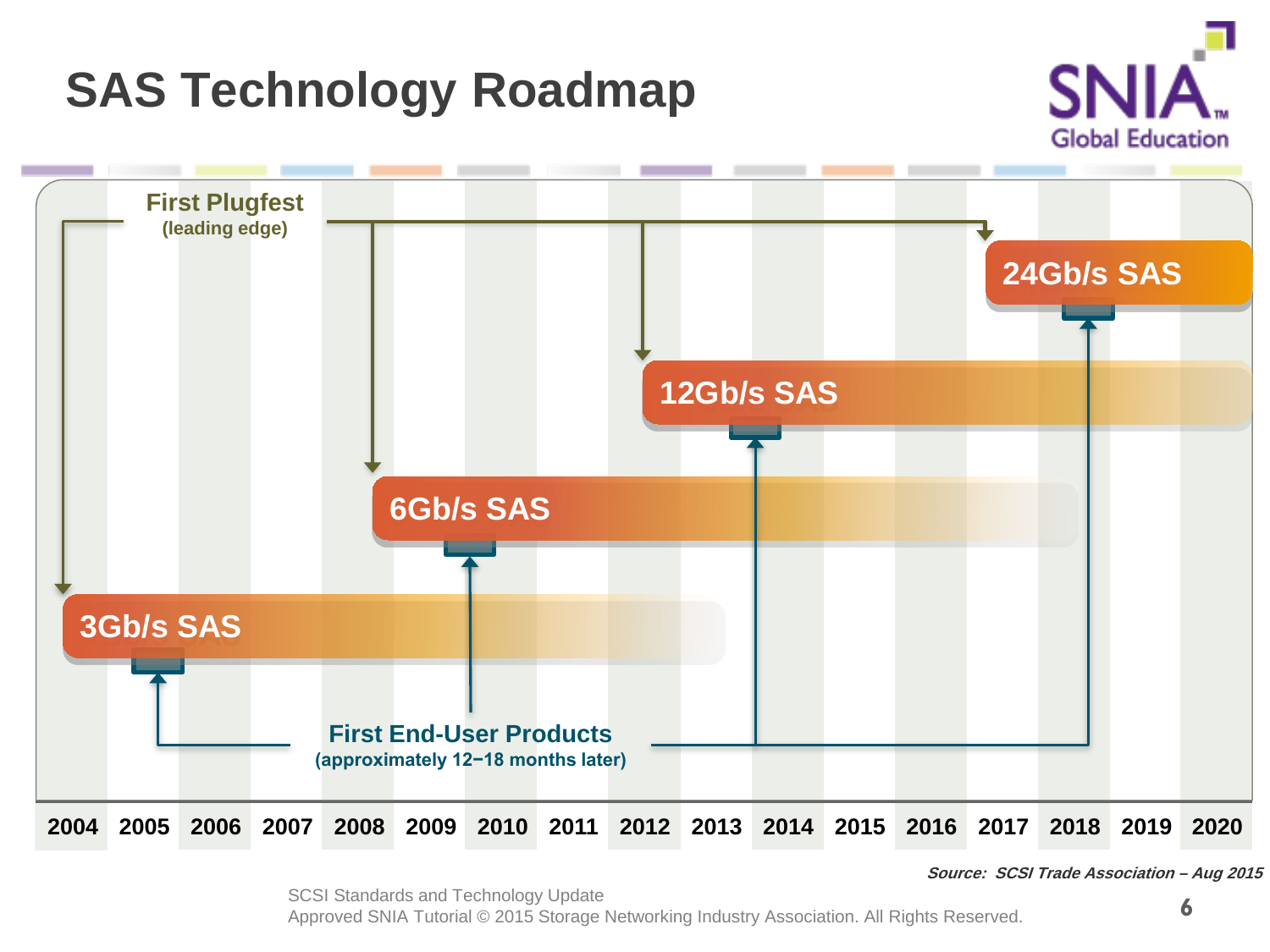# **12Gb/s SAS (Protocol Layer)**

◆ 12Gb/s SAS Enabled the Intel Grantley Server Processor Launch

- Consists of SPL-2/3 and SAS-3
- $\rightarrow$  SPL-2 Published 3/2013
	- Transmitter Training
	- Enhanced Power Control
- $\rightarrow$  SPL-3 Published 11/2014
	- Persistent Connections
	- Expander Forced Normal Completion of Connections



### **Largely SSD Enhancements**

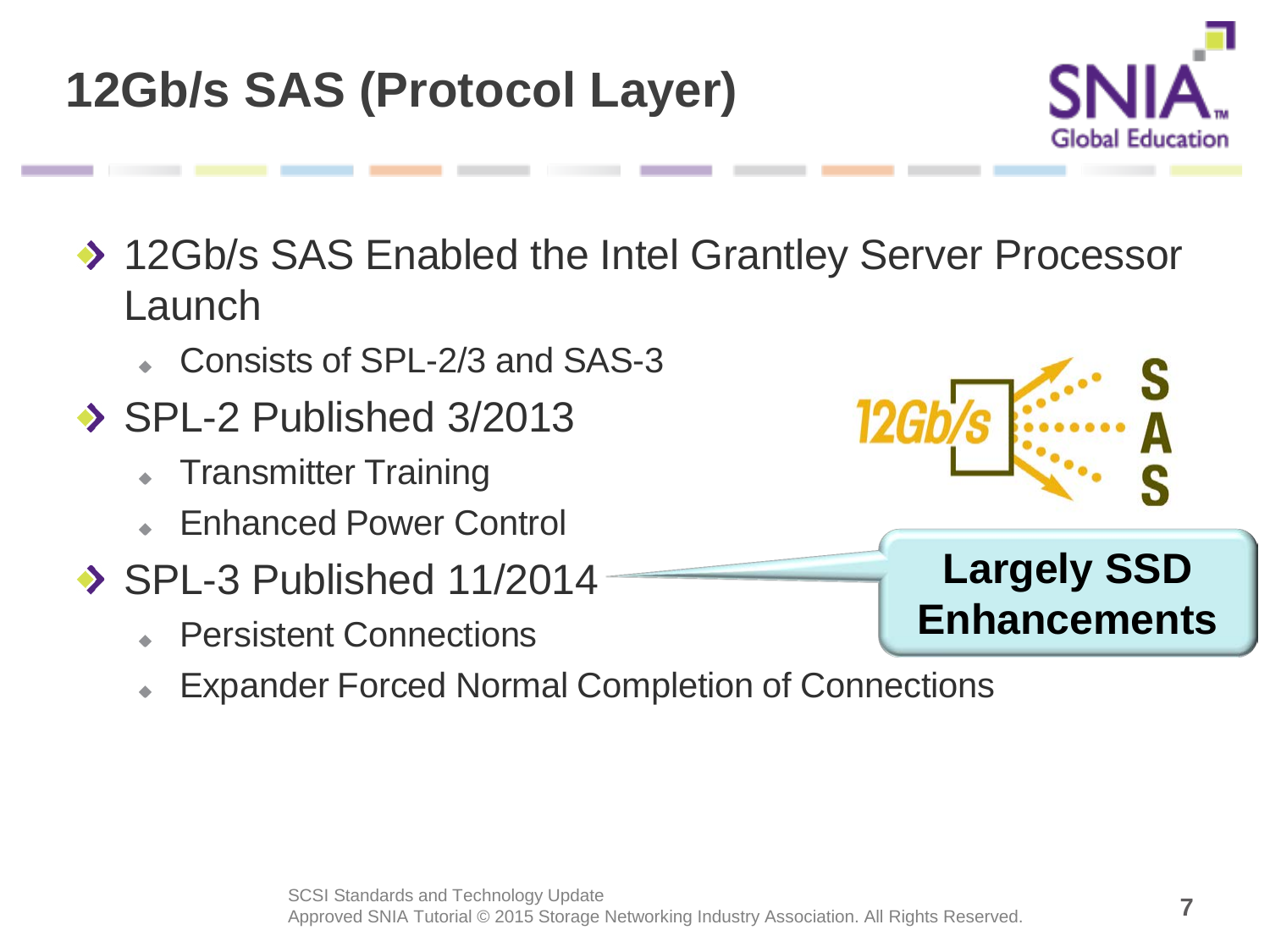# **Shingled Magnetic Recording**



## **Available Today**

### ◆ Drive Managed

- Drive autonomously hides all SMR issues
- Workloads can affect performance  $\ddot{\bullet}$

### ◆ Host Managed

- New device type
- Extensions to ATA and SCSI command sets (ZAC & ZBC)
- Sequential writes are required

### **→ Host Aware**

- Superset of Drive Managed and Host Managed ۰
- Extensions to ATA and SCSI command sets (ZAC & ZBC)
- Sequential writes are preferred  $\bullet$

# **ZBC & ZAC Expected to Be Complete by the End of 2015**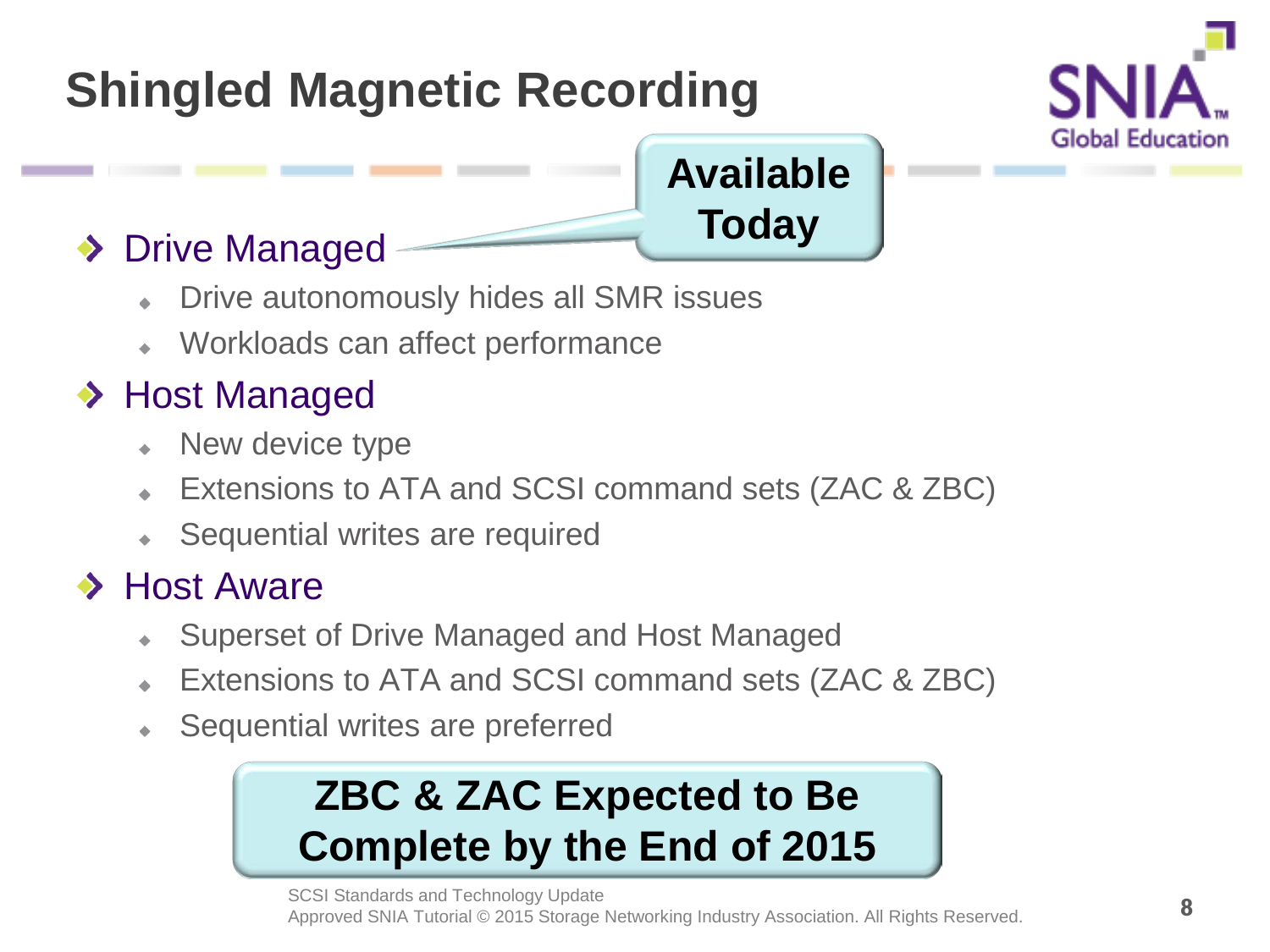# **12Gb/s SAS (PHY Layer)**



# ◆ SAS-2.1 Published 11/2011

- Managed connectivity  $\ddot{\bullet}$
- Converged high-density connectivity Mini-SAS HD
	- > SFF-8644 (external connector)
	- SFF-8643 (internal connector)
- Active copper support
- Optical support

### SAS-3 Published 10/2014

- 12 Gb/s SAS interface
- Transmitter training
- x4 backplane connector
- Optical Mini-SAS HD connector

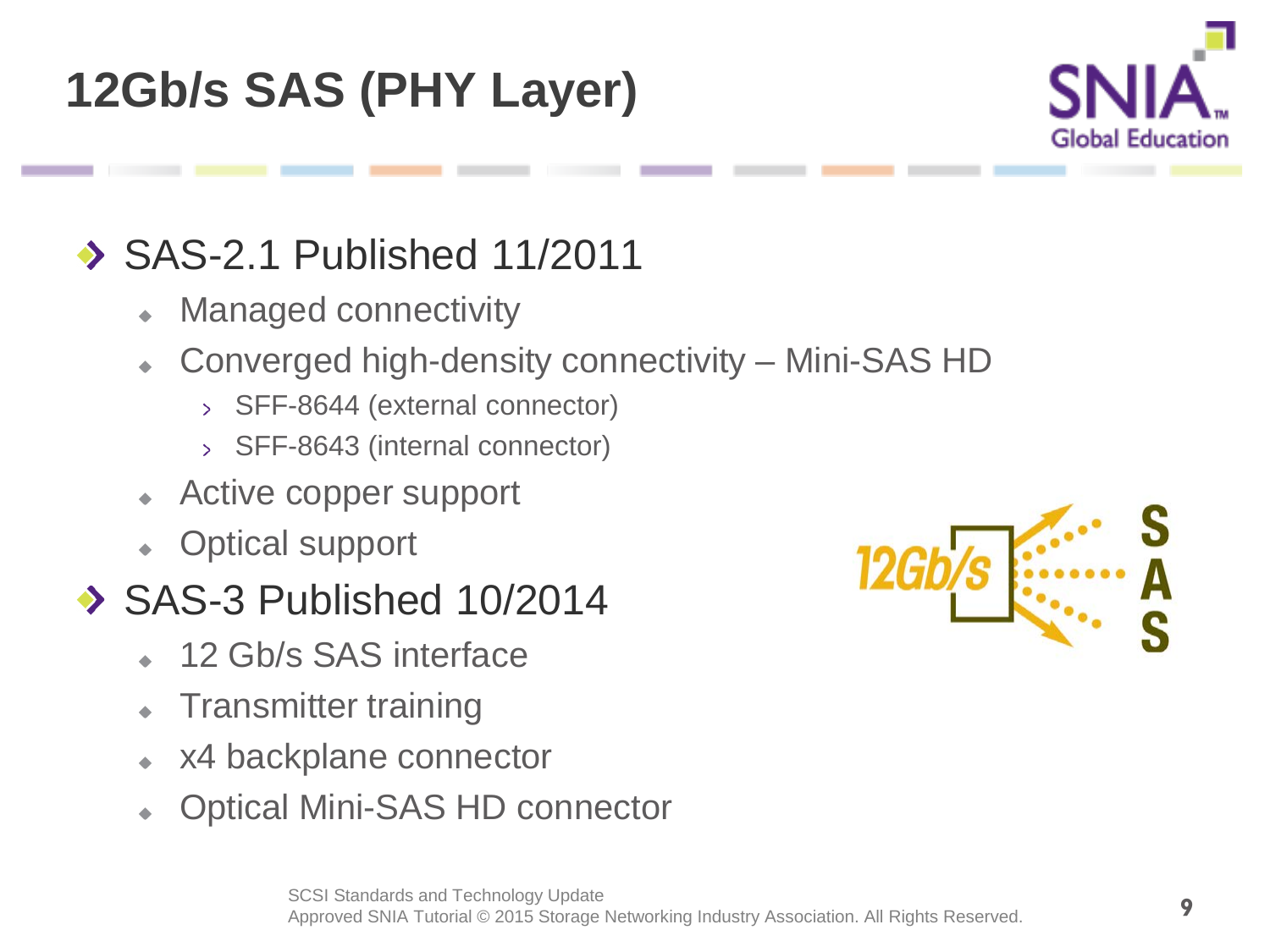# **SAS Advanced Connectivity Objectives**



- ◆ Simplify Cable & Connector Options
	- 2X density improvement
- ◆ Provide Managed Connectivity Standards
	- Active copper solution to 20m
	- Optical solution to 100m
- Supports 6Gb/s, 12Gb/s & 24 Gb/s SAS Deployments



**Internal similar to external**



#### **Supply power here for active cabling**



**Passive, Active Copper, and Optical use same connector**

> Mini-SAS HD connectors courtesy: Project T10/2125-D Revision 04 17 September 2009, ANSI SAS-2.1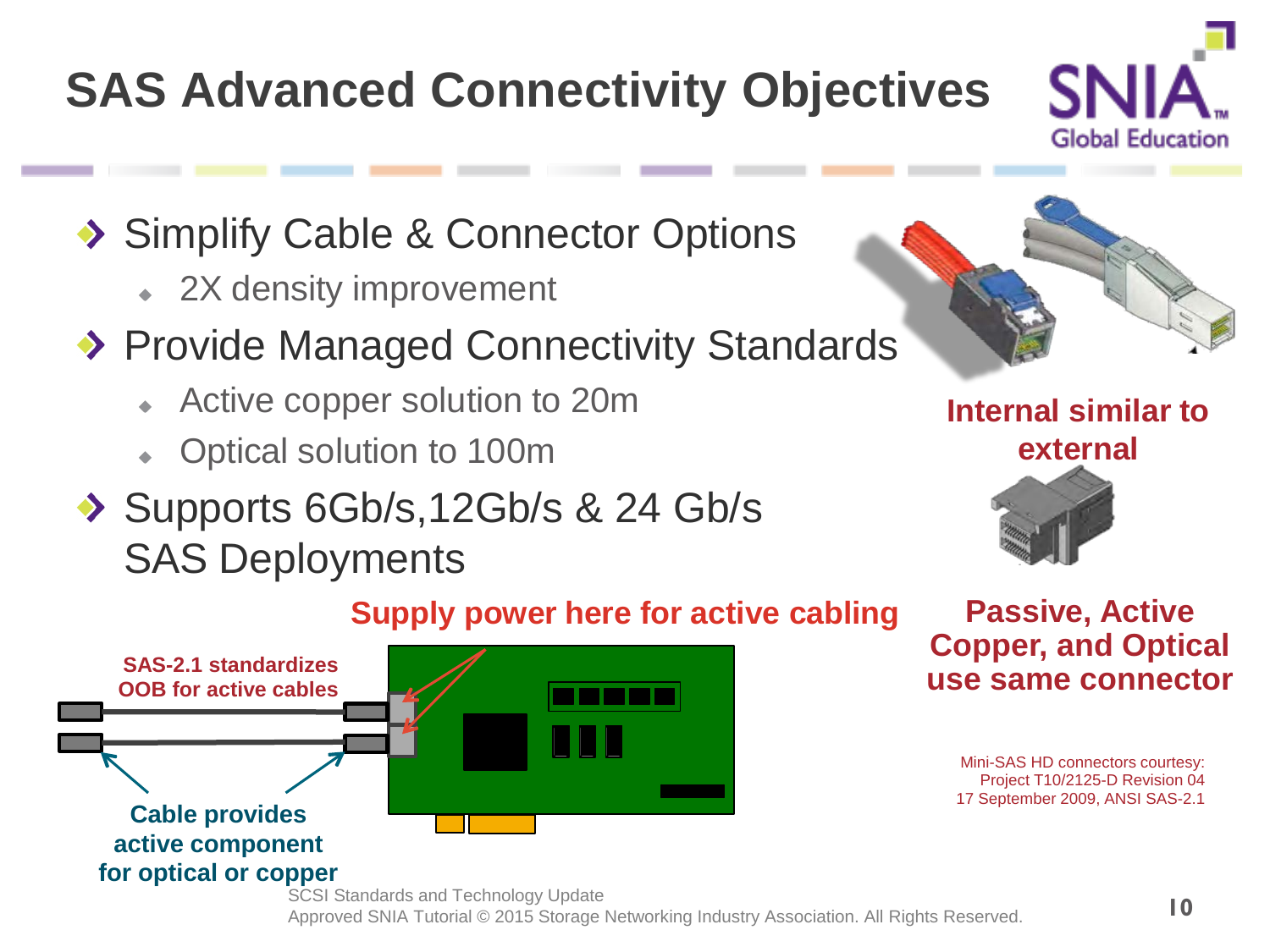

- ◆ New in SAS-2.1, Fully Deployed in SAS-3
- ◆ OOB (Out of Band) Method of Controlling the Interface
- ◆ EEPROM (or microprocessor) in the Cable End Communicates Via I2C to the System
- ◆ Enables Support For Passive Cu, Active Cu & Active Optical Cables From a Single HBA

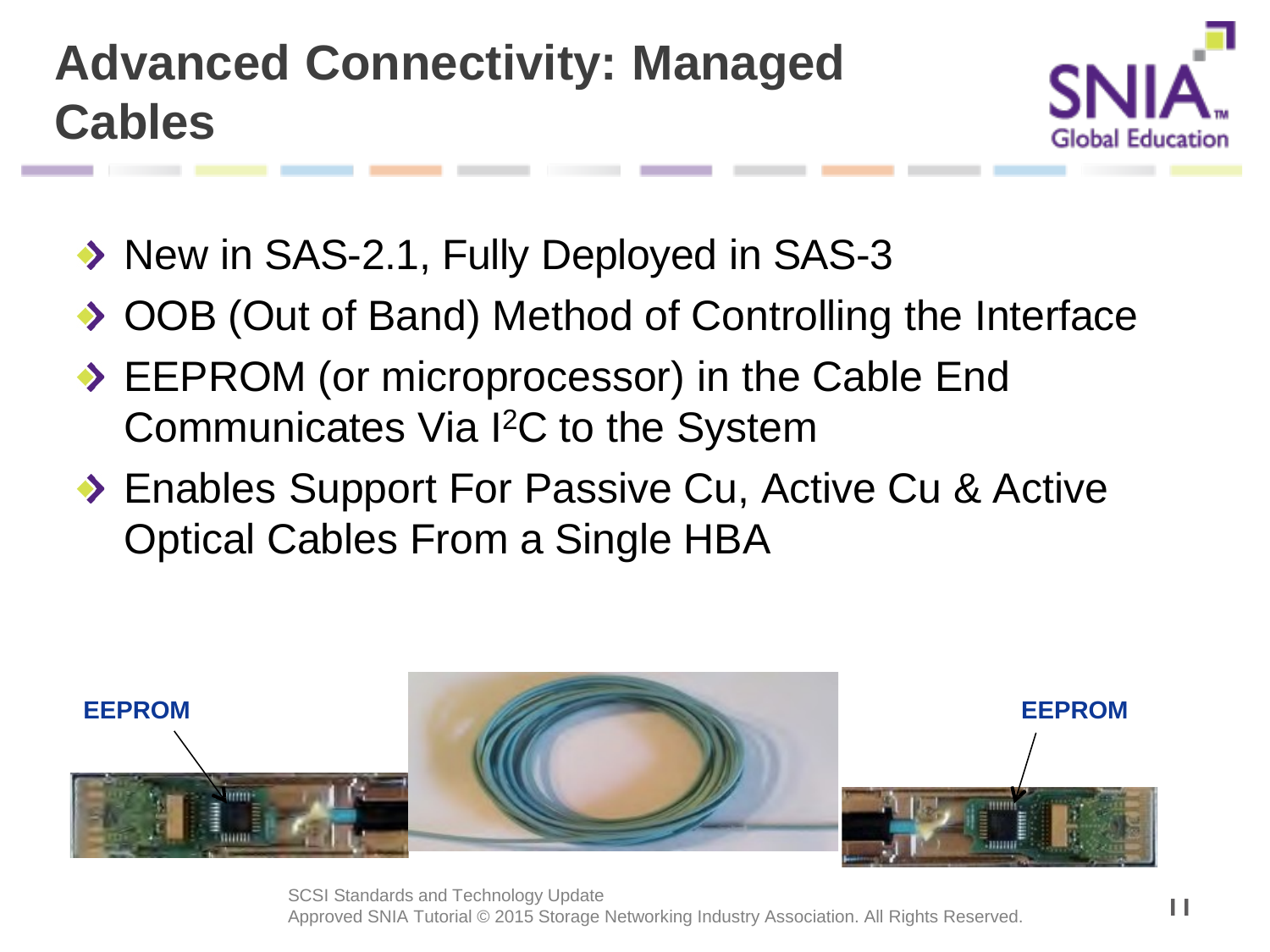# **SAS External Cabling Solutions**





**\* SFF-8088 passive copper up to 10m**

SCSI Standards and Technology Update

**Source: SCSI Trade Association – Aug 2015**

Approved SNIA Tutorial © 2015 Storage Networking Industry Association. All Rights Reserved.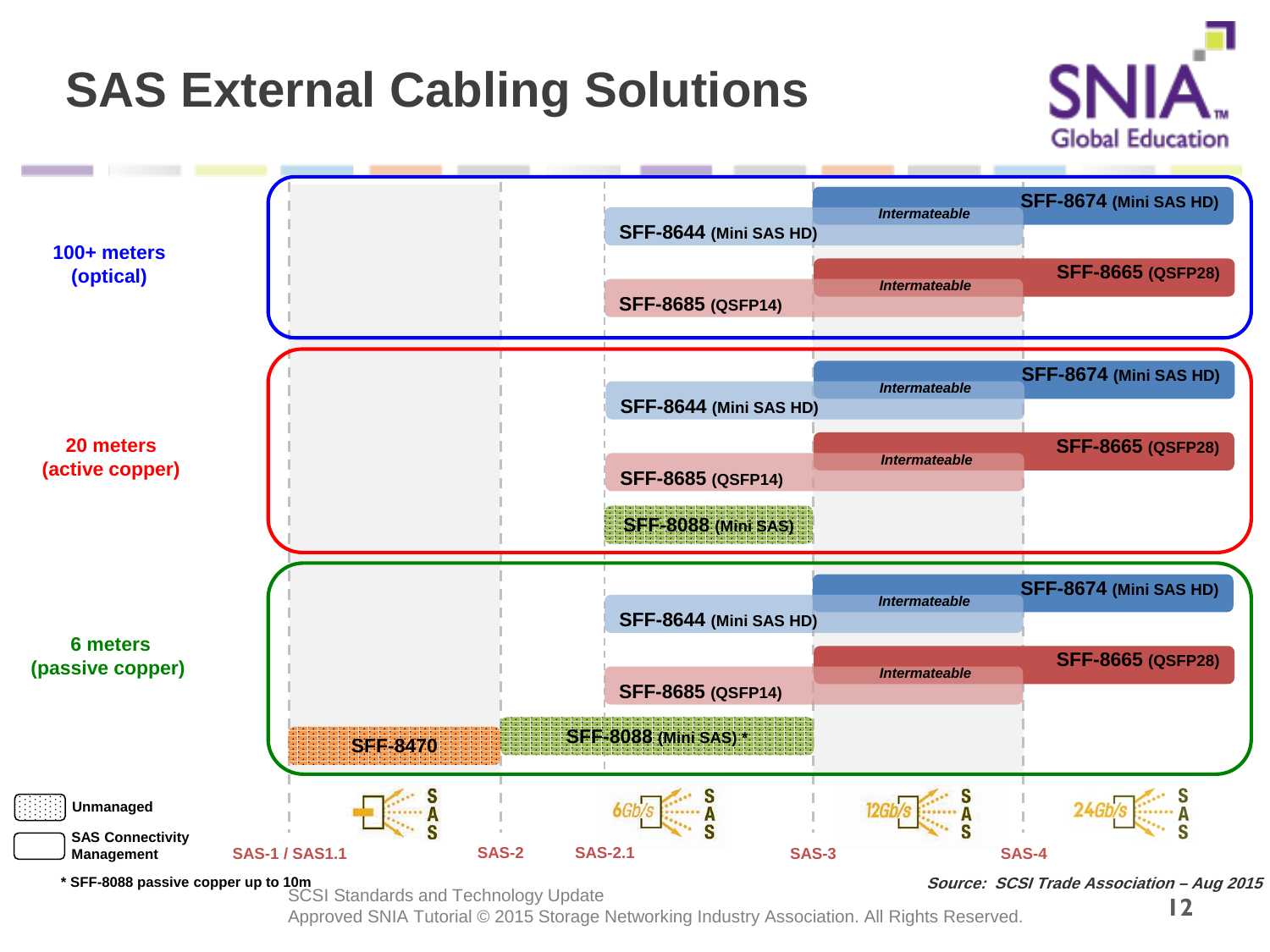# **SAS Internal Cabling Solutions**





SCSI Standards and Technology Update

Approved SNIA Tutorial © 2015 Storage Networking Industry Association. All Rights Reserved.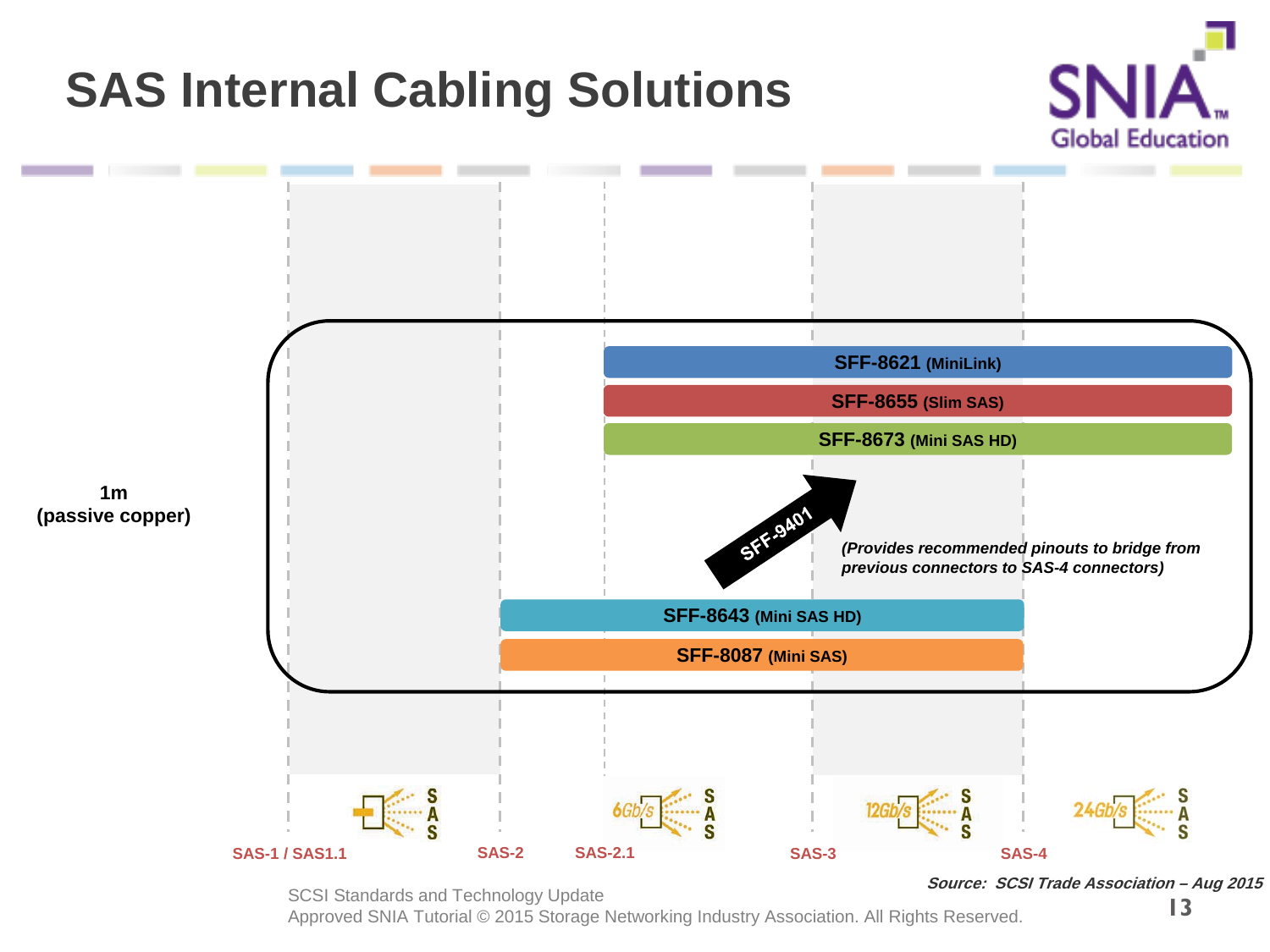# **SAS Device to Mid-Plane Interconnects**



Note:<br>Data rates shown will double when full-duplexed.

SCSI Standards and Technology Update

Source: SCSI Trade Association – Aug 2015

**Global Education** 

Approved SNIA Tutorial © 2015 Storage Networking Industry Association. All Rights Reserved.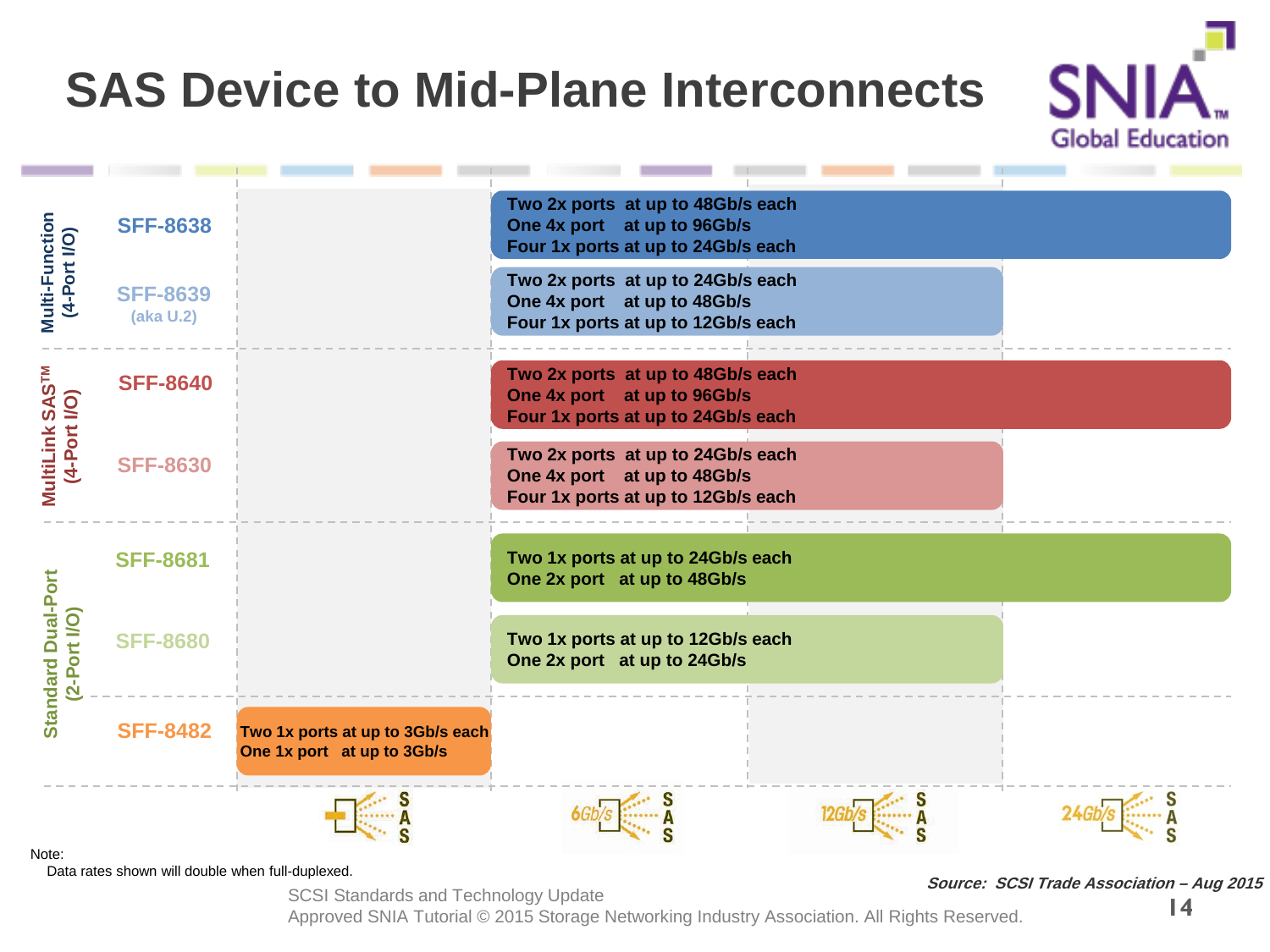### **U.2 Components (formerly Express Bay)Global Education**



# 25W Power Cooling





# Multifunction **Connector**



### Accessibility / **Serviceability**



# Traditional Drive Form Factor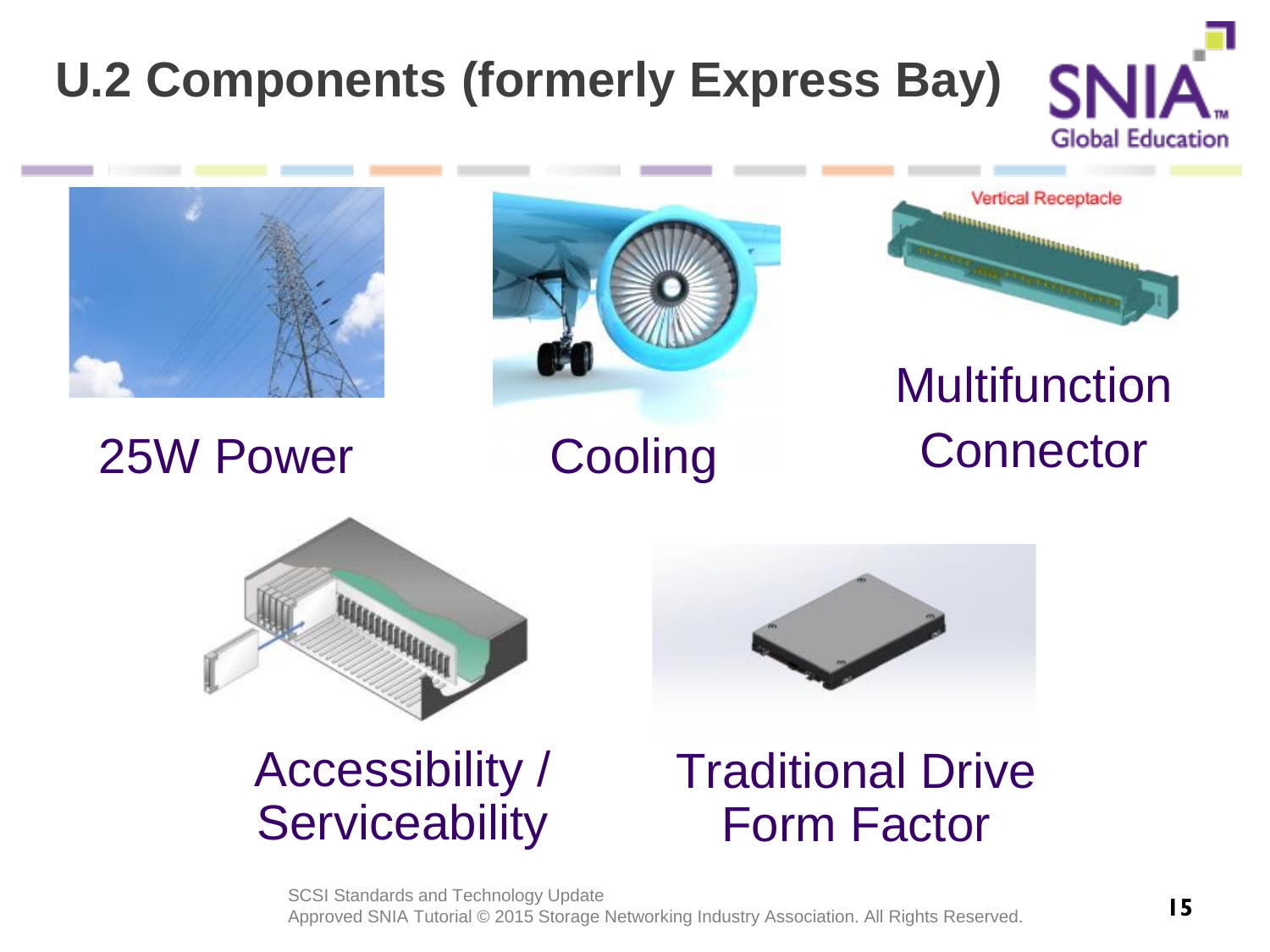



## $\rightarrow$  U.2

- Up to 25 Watts
	- For both SAS and PCIe
- SFF-8639 connector
- PCI-SIG electrical specification

### ◆ Objectives

- Preserve the enterprise storage experience for PCIe storage
- Meet SSD performance demands
- Serviceable, hot-pluggable Express Bay opens up new possibilities …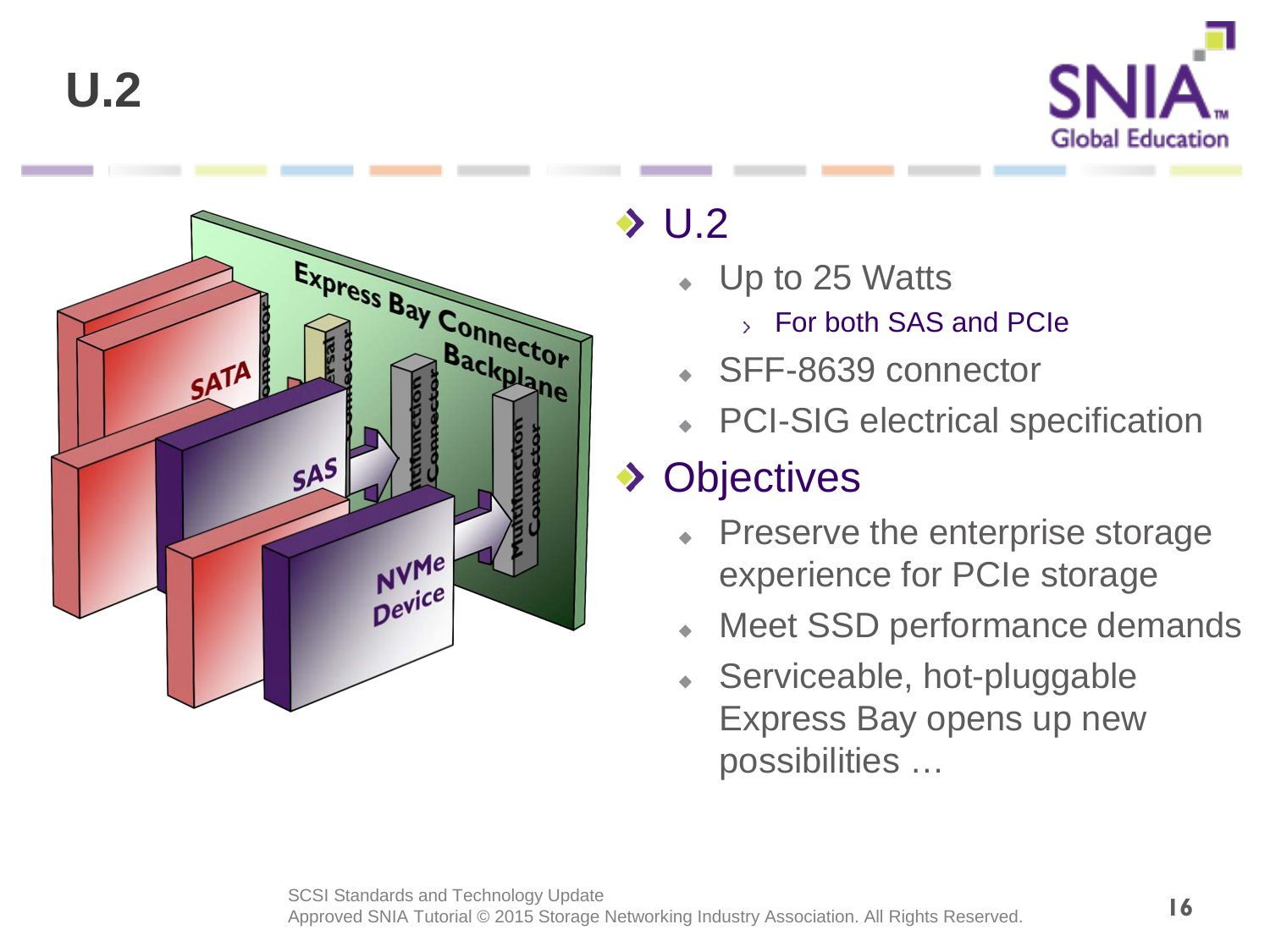# **SAS Connector Compatibility**





- <sup>1</sup> Max two links operational
- 
- $2$  Four links operational<br> $3$  Two or four links operational depending on host provisioning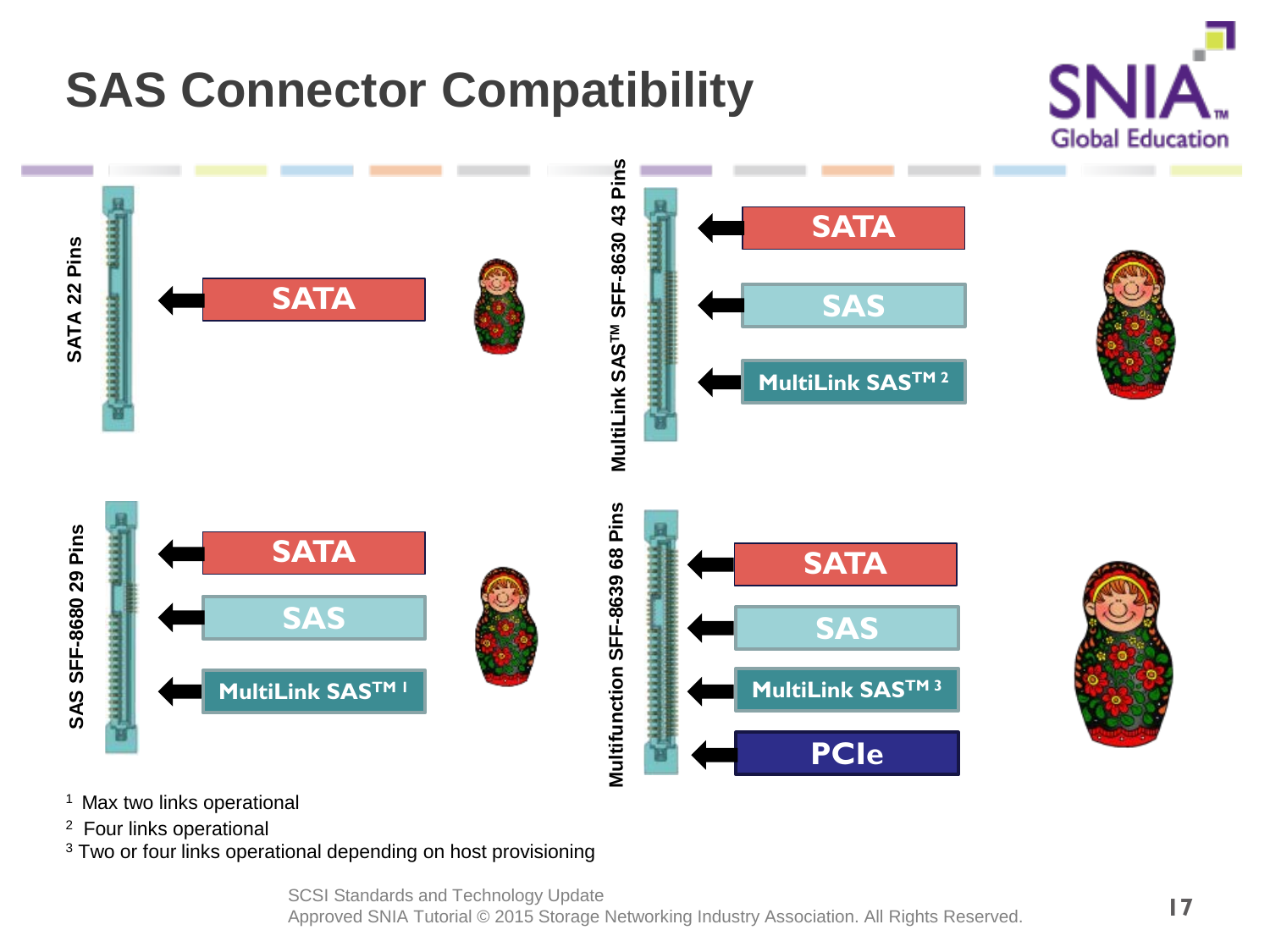



- ◆ Preserves the Enterprise Storage Experience for PCI Express Storage
- Meets SSD Performance Demands with PCIe, SAS, or **SATA**
- ◆ Serviceable, Accessible Bay Offers Configurability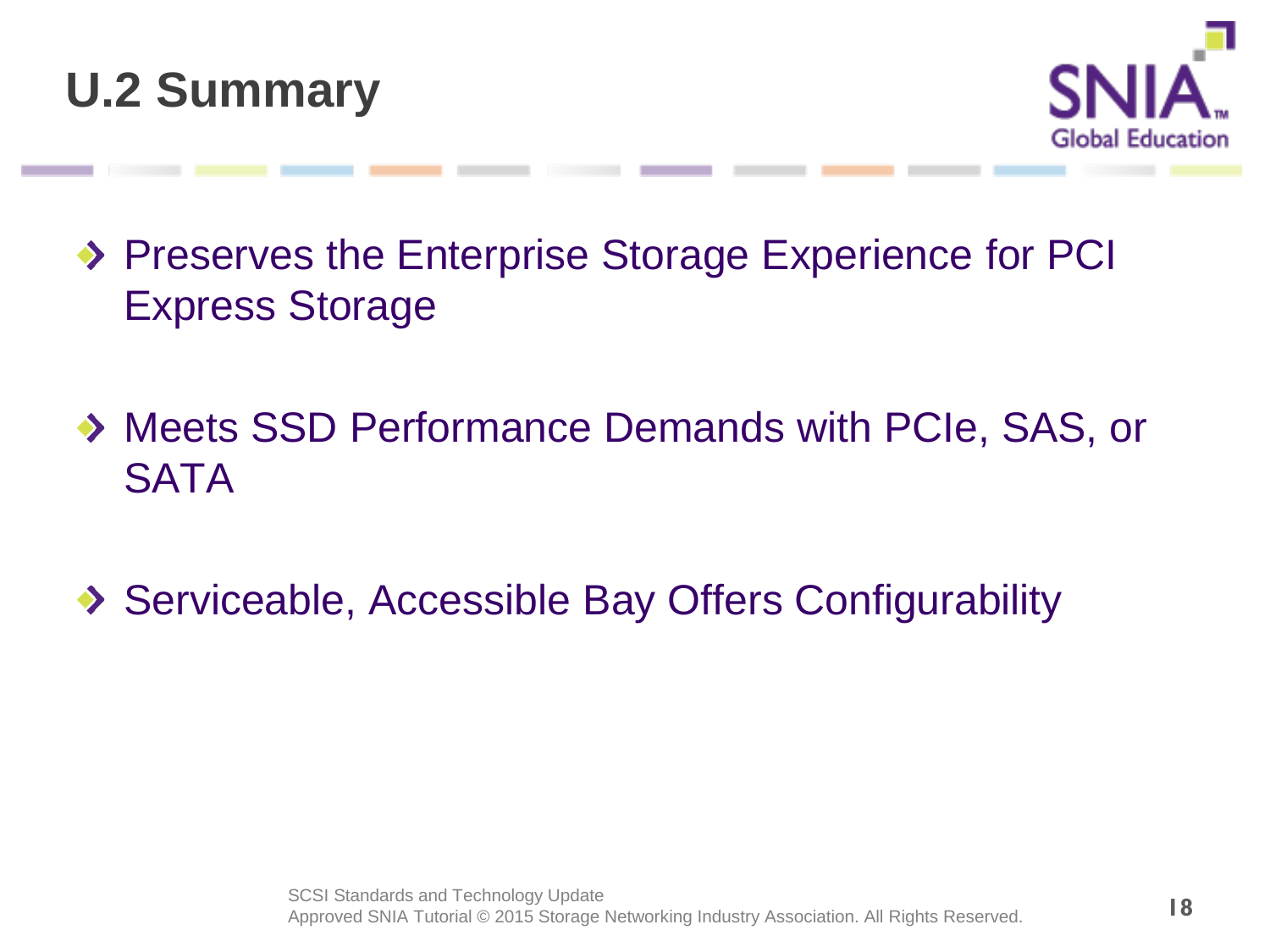

- Double the Effective Bandwidth of 12Gb/s SAS  $\bullet$
- ◆ Backwards Compatibility
	- Support for two generations of backward compatibility  $\bullet$
	- Leverage existing ecosystem (tools, test equipment)
- ◆ Preserve the Existing SAS Value Proposition
	- **Reliability** Robust Error Handling
	- **Scalability** Scalable to 1,000s of Devices
	- **Flexibility** SAS Infrastructure Supports SAS & SATA Devices  $\ddot{\bullet}$
	- **Serviceability** Surprise Add/Remove Media & Cables
	- **Manageability** Storage Management Built into the Standard  $\ddot{\bullet}$
- ◆ Align with a 2019 Platform Launch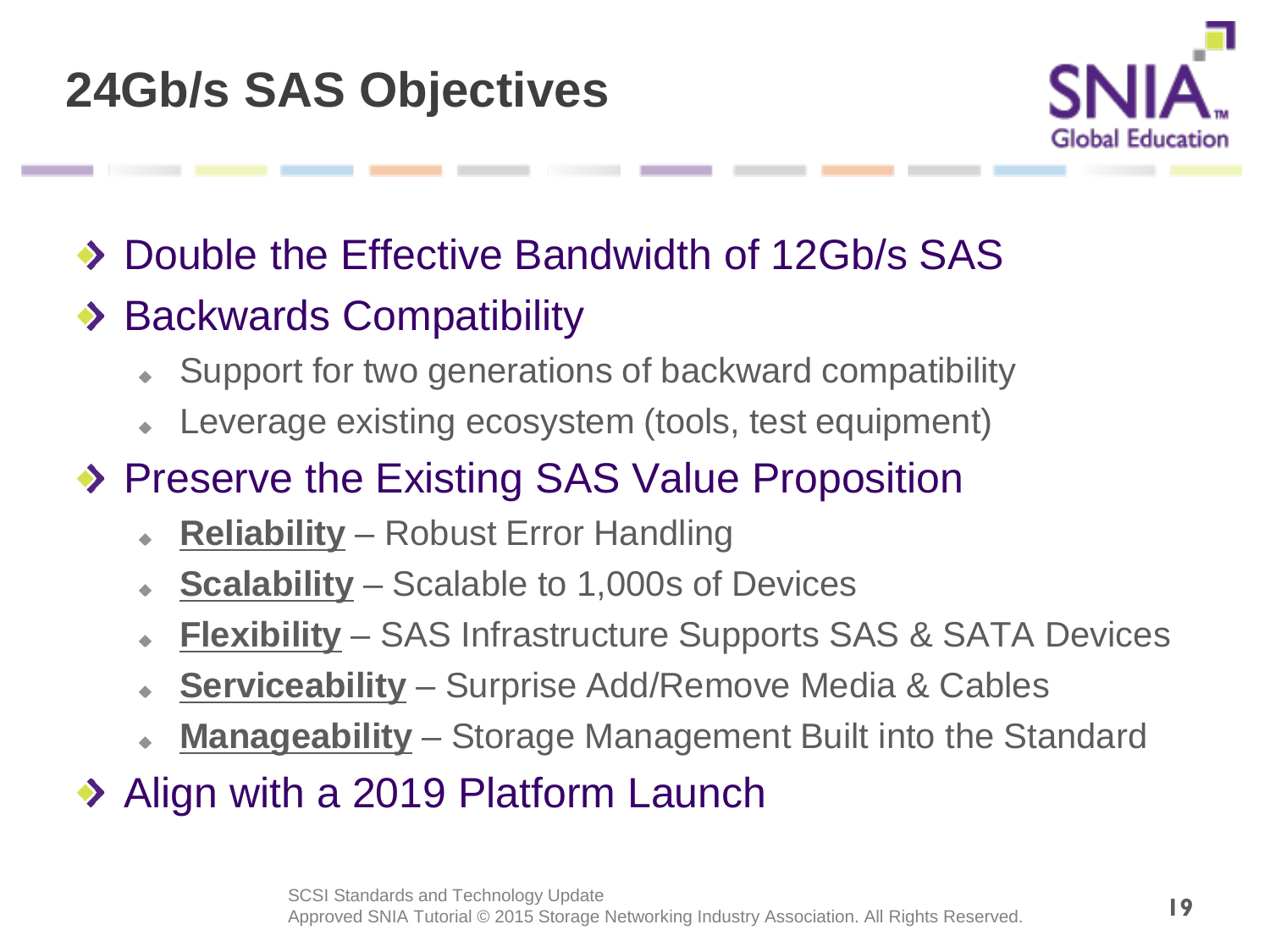# **24Gb/s SAS Characteristics**



- $\rightarrow$  22.5 Gbaud
- ◆ Efficient Encoding 128b/130b
- ◆ 20 Bit Forward Error Correction
	- Targeting a 30dB channel
- ◆ Protocol & Block Level Enhancements
	- SMP priorities
	- Storage Intelligence  $\bullet$
	- Zone Block commands

# $\rightarrow$  In Flight

- Channel model (leveraging OIF-CEI & IEEE) ٠
- SAS-4 transmitter training algorithm (continuous adaptation)  $\bullet$
- Fairness enhancements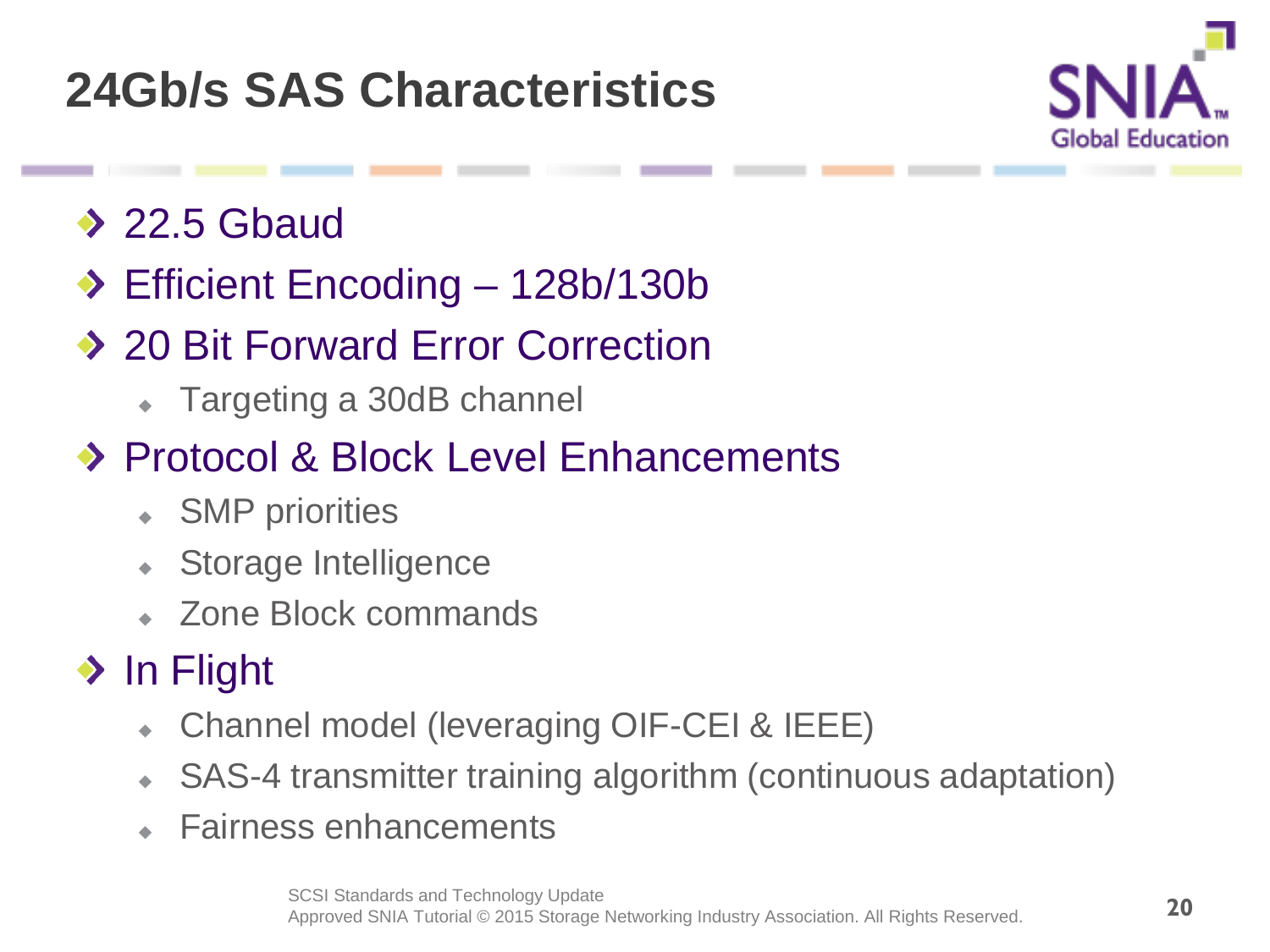



- ◆ SCSI Standards Continue to Evolve & Adapt
- ◆ New Features for Performance & Efficiency Being Added
- ◆ Proven Stable Protocol
- ◆ Follow T10 Activities ([www.T10.org\)](http://www.t10.org/)
	- Standards updates
	- Meeting schedules  $\ddot{\bullet}$
	- **Discussions**
- ◆ Stay Up-To-Date with the SCSI Trade Association [\(http://www.scsita.org\)](http://www.scsita.org/)
	- Press releases
	- Articles